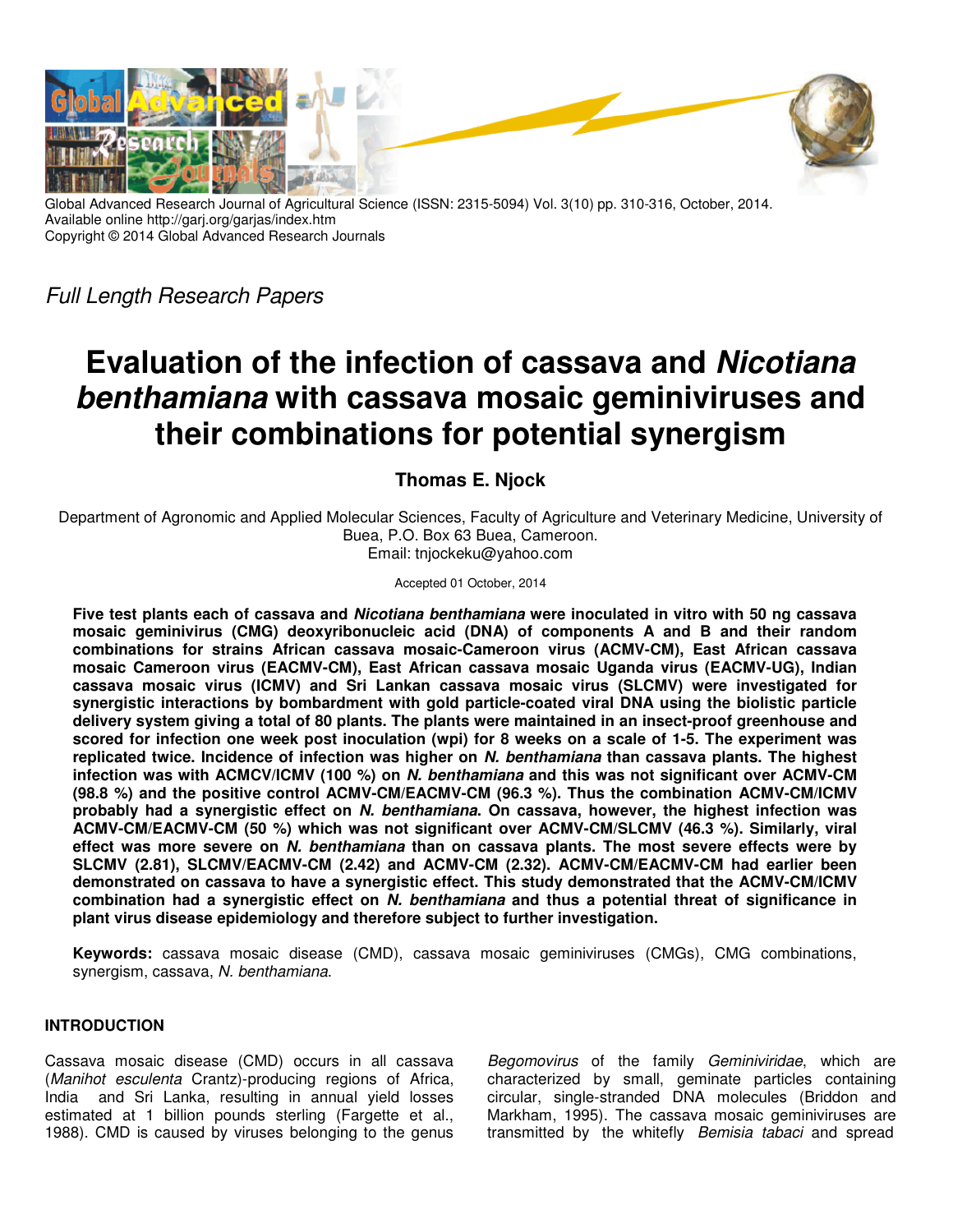through infected cuttings, which are the usual mode of cassava propagation.

The bipartite genomes have DNA-A and DNA-B components, which share a common region of approximately 200 bp with high sequence identity (90-100 %) and both components are required for infection. DNA-A encodes all viral functions or proteins necessary for replication, control of gene expression and encapsidation of both DNAs (Sunter et al., 1987) and the second genome, DNA-B, encodes two proteins necessary for efficient systemic spread of the virus between and within plant cells (Noueiry et al., 1994; Ingham et al., 1995; von Arnim et al., 1993; Rybicki et al., 2000; Lazorowitz et al., 2003). The begomoviruses constitute the largest genus of the family and the vast majority of its members infect dicotyledonous plants and are mainly distributed in tropical and subtropical regions where the whitefly vector Bemisia tabaci Genn is prevalent and diseases caused by them are important constraints to crop production (Bock, 1982). African cassava mosaic geminivirus (ACMV) which affects seven species of Manihot (Fargette et al., 1994) and transmitted by Bemisia tabaci and distributed in vegetative propagules, causes the most prevalent and economicallyimportant disease of cassava in Africa (Hahn et al., 1980). Furthermore, the whitefly vector plays the most important role in virus dissemination and ACMV became the most important vector-borne disease of any crop in Africa recently (Thresh et al., 1994). Several control options are available (Thresh, 1987) of which the use of resistant and tolerant genotypes has received the greatest attention (Thresh and Otim-Nape, 1994; Thresh et al., 1994), however, the nature of the resistance is still not understood and immunity to ACMV has not been reported (Jennings, 1994). However, ACMV does not become fully systemic in resistant genotypes (Rossel et al., 1992), and disease-free cuttings and plantlets can therefore be obtained from the stems of infected plants (Fauquet et al., 1988). In resistant genotypes the virus seems to occur mainly towards the base of shoots indicating that uninfected cuttings for use as planting material could be obtained from shoot tips (Jennings, 1994). Spread, within and between plantings of resistant varieties, is relatively slow (Thresh et al., 1994), and some cuttings propagated from infected plants may produce healthy progeny (Jennings, 1994; Rossel et al., 1992). Modeling studies suggested that this reversion is of great significance in decreasing disease progress and losses sustained by infected plants (Fargette et al., 1994; Fargette and Vie, 1994, 1995).

CMGs are responsible for cassava mosaic disease (CMD), the most devastating disease of cassava in Africa and the Indian sub-continent. Annual yield losses due to this disease were estimated to be more than \$ 1.5 billion (Thresh et al., 1994). Several distinct CMGs have been identified, cloned and sequenced. They are clustered in eight separate virus species named African cassava mosaic virus (ACMV), East African cassava mosaic virus

(EACMV), East African cassava mosaic Cameroon virus (EACMCV), East African cassava mosaic Malawi virus (EACMMV), East African cassava mosaic Zanzibar virus (EACMZV), Indian cassava mosaic virus (ICMV), South African cassava mosaic virus (SACMV) and Sri Lankan cassava mosaic virus (SLCMV) (Fauquet and Stanley, 2003).

The etiology of CMD appears to have recently increased in complexity, particularly in the African continent, reflected by the number and types of CMGs isolated from different locations. Comparison of all known CMGs indicated that ACMV isolates, irrespective of their geographical origin, show little or no variation in their genomic sequence (Pita et al., 2001a). In contrast, CMGs with a backbone of EACMV (i.e. EACMV, EACMCV, EACMMV and EACMZA) are more genetically diverse due to frequent recombination within their two components (Fondong et al., 2000; Pita et al., 2001a; 2001b). The presence of two such EACMVbased recombinants, EACMV-UG2 and EACMV, has been correlated with the severe CMD epidemic in Uganda (Deng et al., 1997; Pita et al., 2001b; Zhou et al., 1997) and to the occurrence of extremely severe CMD symptoms in Cameroon and Ivory Coast (Fondong et al., 2000; Pita et al., 2001a), respectively. In addition to recombination, pseudo-recombination can occur naturally within a species, whereby the geminivirus derives from the combination of heterologous DNA-A and DNA-B components (Pita et al., 2001b). Thus, recombination and pseudo-recombination among geminiviruses has probably played an important role in CMG epidemiology and evolution by creating additional sources of (bio) diversity.

It is common to find cassava plants of the same cultivar, growing in the same field, expressing different levels of CMD symptom severity, with infected leaves showing distinguishable chlorotic and mosaic patterns (Pita et al., 2001a; 2001b). Such variability in symptom phenotype may be explained by the presence of different CMG strains or species.

In this study, we investigated the infection of cassava and Nicotiana benthamiana plants to the geminiviruses and their combinations to determine their susceptibility and if synergistic interactions occurred between the strains in vitro in order to better appreciate if devastating field infections of cassava could be the result of synergistic effect.

### **MATERIALS AND METHODS**

#### **Culture of E. coli bacilli with plasmids harboring cassava mosaic geminiviruses**

The deoxyribonucleic acid (DNA) of components A and B of the cassava mosaic geminiviruses i.e. African cassava mosaic-Cameroon virus (ACMV-CM), East African cassava mosaic-Cameroon virus (EACMV-CM), East African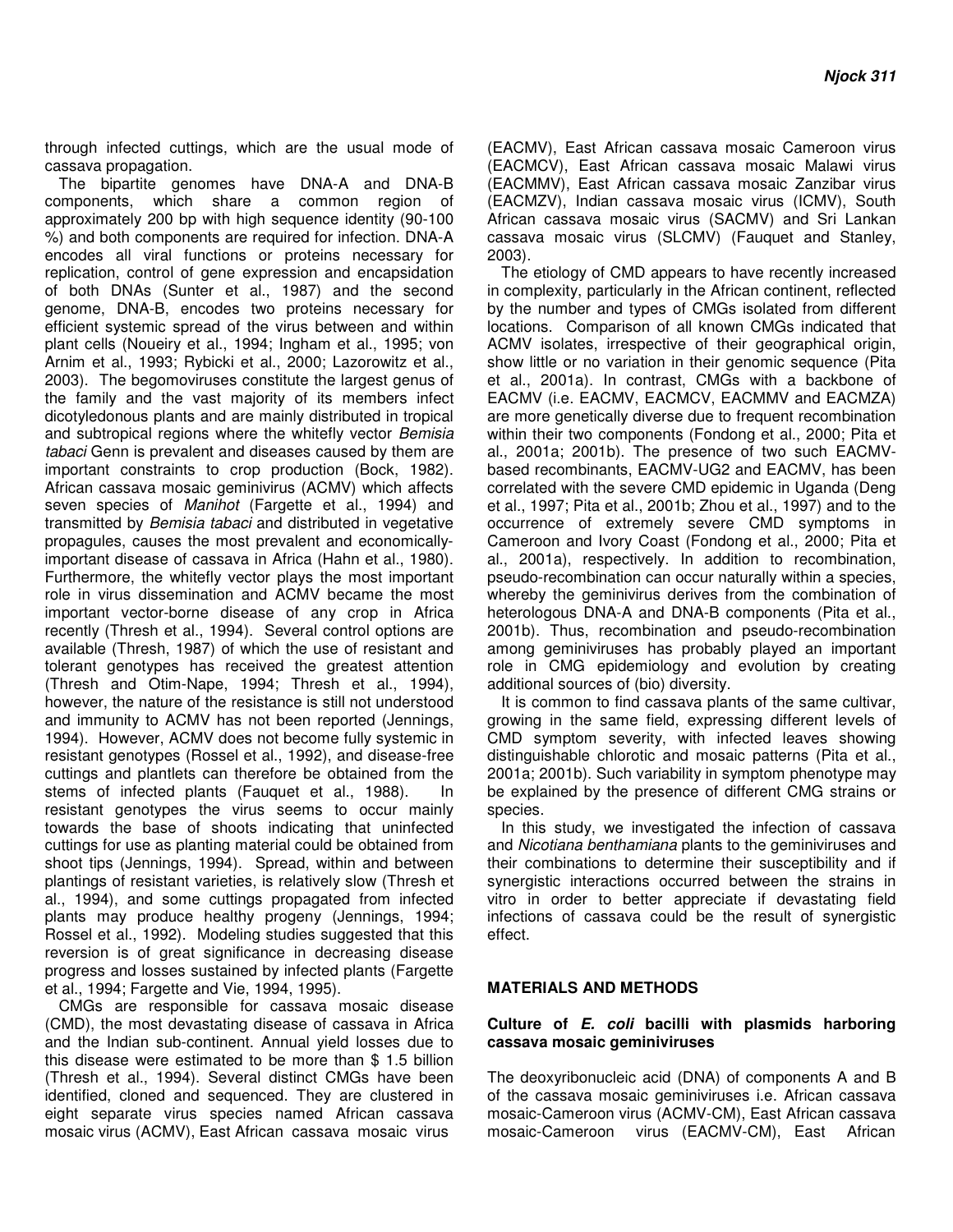|                         |                           |                     |                  |            |         |                                            | $50-ng$ |  |
|-------------------------|---------------------------|---------------------|------------------|------------|---------|--------------------------------------------|---------|--|
| <b>CMG</b>              |                           |                     |                  |            |         |                                            | aliquot |  |
| component               |                           | OD <sub>260nm</sub> | $\mu$ g/ $\mu$ l | $ng/\mu l$ |         | $10^{-1}$ ng/µl $10^{-2}$ ng/µl $(\mu I)!$ |         |  |
| ACMV-CM A               |                           | 0.051               | 0.258            | 258        | 28.8    | 2.9                                        | $17.4*$ |  |
| $\epsilon$              | $\sf B$                   | 0.102               | 0.515            | 515        | 51.8    | 5.2                                        | $10.0*$ |  |
| EACMC-CM A              |                           | 0.061               | 0.308            | 308        | 30.8    | 3.1                                        | $16.2*$ |  |
| $\epsilon$              | $\sf B$                   | 0.030               | 0.152            | 152        | 15.2    | 1.5                                        | $33.0*$ |  |
| EACMV-UG A              |                           | 0.001               | 0.005            | $\sqrt{5}$ | 0.5     | $\overline{\phantom{a}}$                   | $100+$  |  |
| $\epsilon\epsilon$      | $\sf B$                   | 0.007               | 0.035            | 35         | $3.5\,$ | $\overline{\phantom{a}}$                   | $14.5+$ |  |
| <b>ICMV</b>             | $\overline{A}$            | 0.002               | 0.010            | $10$       | 1.0     | $\overline{\phantom{a}}$                   | $50.0+$ |  |
| $\alpha$                | $\sf B$                   | 0.003               | 0.015            | 15         | 1.5     | -                                          | $33.0+$ |  |
| <b>SLCMV</b>            | $\boldsymbol{\mathsf{A}}$ | 0.095               | 0.479            | 479        | 49.9    | 4.8                                        | $10.4*$ |  |
| $\boldsymbol{\epsilon}$ | $\sf B$                   | 0.119               | 0.601            | 601        | 60.1    | $6.0\,$                                    | $8.3*$  |  |
|                         |                           |                     |                  |            |         |                                            |         |  |

Table 1. Optical density (OD<sub>260nm</sub>), concentration and amounts of deoxyribonucleic acid used in inoculating cassava and Nicotiana benthamiana plants.

 $l =$ Aliquots were taken from  $10^{-1}$  or  $10^{-2}$ ng/ $\mu$ l dilutions of the original DNA preparation.

cassava mosaic-Uganda virus (EACMV-UG), Indian cassava mosaic (ICMV) and Sri-Lankan cassava mosaic (SLCMV) geminiviruses, was maintained in Escherichia coli (E. coli) plasmids as permanent glycerol stocks at -80  $\mathrm{^{0}C}$  at the International Laboratory for Tropical Agricultural Biotechnology (ILTAB). Aliquots of the components of ACMV-CM, EACMV-CM, EACMV-UG and SLCMV were collected from the glycerol stocks with pipette tips and streaked separately on sterile LB (10 g Bacto Tryptone, 5 g Bacto Yeast Extract and 10 g NaCl) agar media containing 100 mg $L^{-1}$  of the antibiotic ampicillin (amp). Similarly, components of ICMV were streaked on LB media containing 50 mg $L^{-1}$  kanamycin (km) in 100 x 15 mm Petridishes and incubated overnight at  $37<sup>o</sup>C$ . The resultant E. coli colonies on LB media were collected with pipette tips and transferred (with the tip) into ten corresponding 10-ml tubes containing 2.5 ml LB liquid media (broth) with the appropriate antibiotic. Eight of the tubes received ampicillin while two received kanamycin. All the tubes were incubated overnight at  $37\,^{\circ}\text{C}$  with shaking for bacterial growth. The E. coli colonies on LB media in the Petridishes were returned and stored in the cold room maintained at 4  $^{\circ}$ C.

### **Bombardment of the cassava and Nicotiana benthamiana plants with CMGs and their combinations**

The resulting E. coli broth cultures were centrifuged at 14000 rpm for 5 minutes and the pellets of the bacterial cells were re-suspended and applied to a QIA-prep Spin Mini-prep kit protocol for plasmid DNA extraction. The optical density at 260 nanometer wavelength  $OD_{260nm}$ ) (Pharmacia Biotech; Ultrospec 3000 UV/Visible Spectrophotometer) of the DNA was calculated thus: Viral DNA ( $\mu$ g/ $\mu$ l) = (OD<sub>260nm</sub> x dilution factor x 50)/1000, where; Dilution factor = dilution coefficient of bacterial growth before taking OD, 50 = a constant.

Based on the DNA concentration of the cassava mosaic geminivirus (CMG) components (Table 1), amounts of aliquots were then computed for a 10-ng viral DNA per component per plant. Components A and B of each CMG were mixed together to produce a single virus and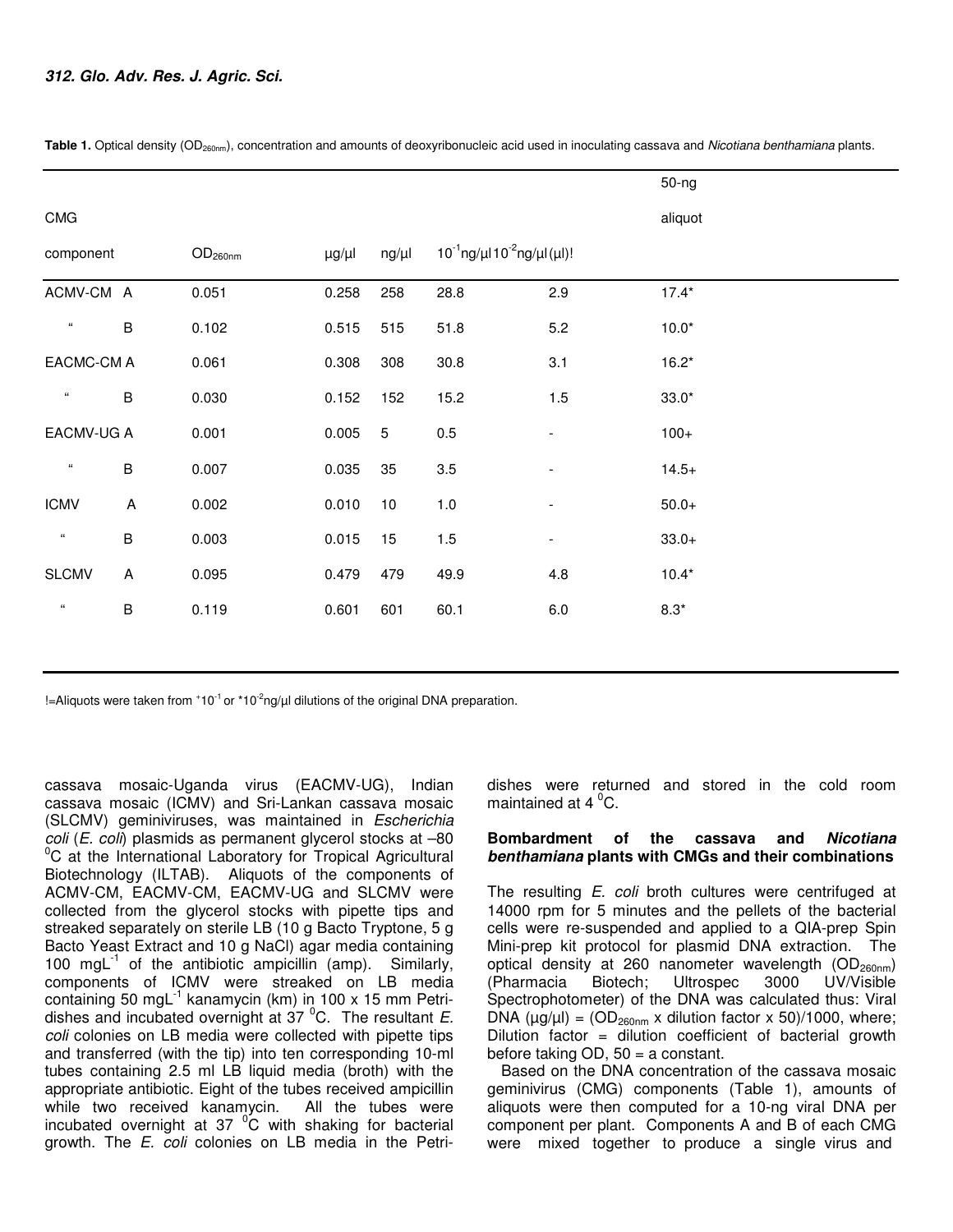| N. benthamiana       |         | cassava            |                                     |   |
|----------------------|---------|--------------------|-------------------------------------|---|
| CMG/combination      |         | % infection        | CMG/combination<br><i>infection</i> | % |
| EACMV-UG/ICMV        | 0.0a    | EACMV-UG           | 0.0a                                |   |
| EACMV-UG             | 5.0a    | <b>SLCMV</b>       | 0.0a                                |   |
| <b>ICMV</b>          | 5.0a    | SLCMV/EACMV-CM     | 0.0a                                |   |
| EACMV-CM/ICMV        | 33.8b   | SLCMV/ICMV         | 0.0a                                |   |
|                      |         |                    |                                     |   |
| SLCMV/EACMV-UG       | 52.5c   | <b>ICMV</b>        | 1.3a                                |   |
| ACMV/SLCMV           | 62.5cd  | SLCMV/EACMV-UG     | 2.5a                                |   |
| SLCMV/ICMV           | 67.5cd  | EACMV-UG/ICMV      | 3.8ab                               |   |
| EACMV-CM             | 68.8cde | EACMV-CM           | 6.3ab                               |   |
| EACMV-CM/EACMV-UG    | 71.3de  | EACMV-CM/ICMV      | 6.3ab                               |   |
| SLCMV/EACMV-CM       | 81.3ef  | ACMV/ICMV          | 12.5b                               |   |
| <b>SLCMV</b>         | 82.5f   | EACMV-CM/EACMV-UG  | 12.5b                               |   |
| $ACMV/EACMV-CM (+C)$ | 96.3fg  | <b>ACMV</b>        | 27.5c                               |   |
| <b>ACMV</b>          | 98.8g   | ACMV/SLCMV         | 46.3d                               |   |
| ACMV/ICMV            | 100.0a  | ACMV/EACMV-CM (+C) | 50.0d                               |   |

 **Table 2.** Mean proportion (%) of cassava and N. benthamiana plants infected by cassava mosaic geminiviruses and their combinations.

subsequently, based on the CMG combinations in question, the appropriate components were mixed accordingly.

Thirty milligrams of gold particles were sterilized in ethyl alcohol and partitioned into ten 50-ul aliquots in 1.5 ml eppendorf tubes with sterile water and the DNA was coated according to a standard protocol adopted by the International Laboratory for Tropical Agricultural Biotechnology (ILTAB, 2003). Using the Biolistic particle delivery system, five healthy Nicotiana benthamiana and cassava plants each were inoculated by bombardment with the appropriate CMG or their combinations. There were thus a total of 14 CMGs and their combinations administered each on five plants (i.e. 80 plants altogether). The plants were maintained in an insect-proof greenhouse and watered daily. Symptom severity due to viral infection was scored one week post inoculation (wpi) for 8 weeks based on a scale of 1-5. The experiment was replicated twice.

### **RESULTS**

The optical density at a wavelength of 260 nm ( $OD_{260nm}$ ) of cassava mosaic geminivirus DNA samples of components A and B of ACMV-CM, EACMV-CM, EACMV-UG, ICMV and SLCMV were determined and the concentration in microgram per microliter  $(\mu g/\mu)$  of the DNA computed from the  $OD_{260}$  values (Table 1). The corresponding concentration in nanograms per microliter (ng/µl) was computed and this was subsequently diluted tenfold  $(10^{-1})$ ng/µl) and hundredfold (10<sup>-2</sup> ng/µl) and used in the

preparation of the inocula on either cassava or Nicotiana benthamiana test plants.

The mean proportion (incidence), in percentage, of cassava and Nicotiana benthamiana test plants infected with the five cassava mosaic geminiviruses and their random combinations is shown in Table 2. The infection of the test plants was higher on N. benthamiana than cassava plants. In the N. benthamiana plants, the highest infection (100 %) was recorded with the combination ACMV/ICMV. This was, however, not significantly different from ACMV-CM (98.8 %) and the positive control considered the combination ACMV/EACMC-CM (96.3 %). Furthermore, the positive control was not significantly different from SLCMV (82.5 %) and SLCMV/EACMV-CM (81.5 %). The least infection was recorded on plants inoculated with EACMV-UG/ICMV (0 %), EACMV-UG (5.0 %) and ICMV (5.0 %) and this was significantly different from all other infection types. However, in cassava plants, the highest infection, which was far lower than what was recorded on cassava, was with the positive control ACMV-CM/EACMV-CM (50.0 %) but this was not significantly different from ACMV-CM/SLCMV (46.3 %) as shown in Table 2. Both infection types were significantly different from all other types. The lowest infection (0 %) was with EACMV-UG, SLCMV, SLCMV/EACMV-CM and SLCMV/ICMV.

The results also showed that ICMV tended to have enhanced synergism with ACMV-CM but attenuated EACMV-UG and EACMV-CM on N. benthamiana. Similarly, SLCMV tended to have enhanced synergistic effect with ACMV-CM on both test plants especially on cassava plants. ACMV-CM was the most virulent strain on N. benthamiana followed by SLCMV, EACMV-CM, ICMV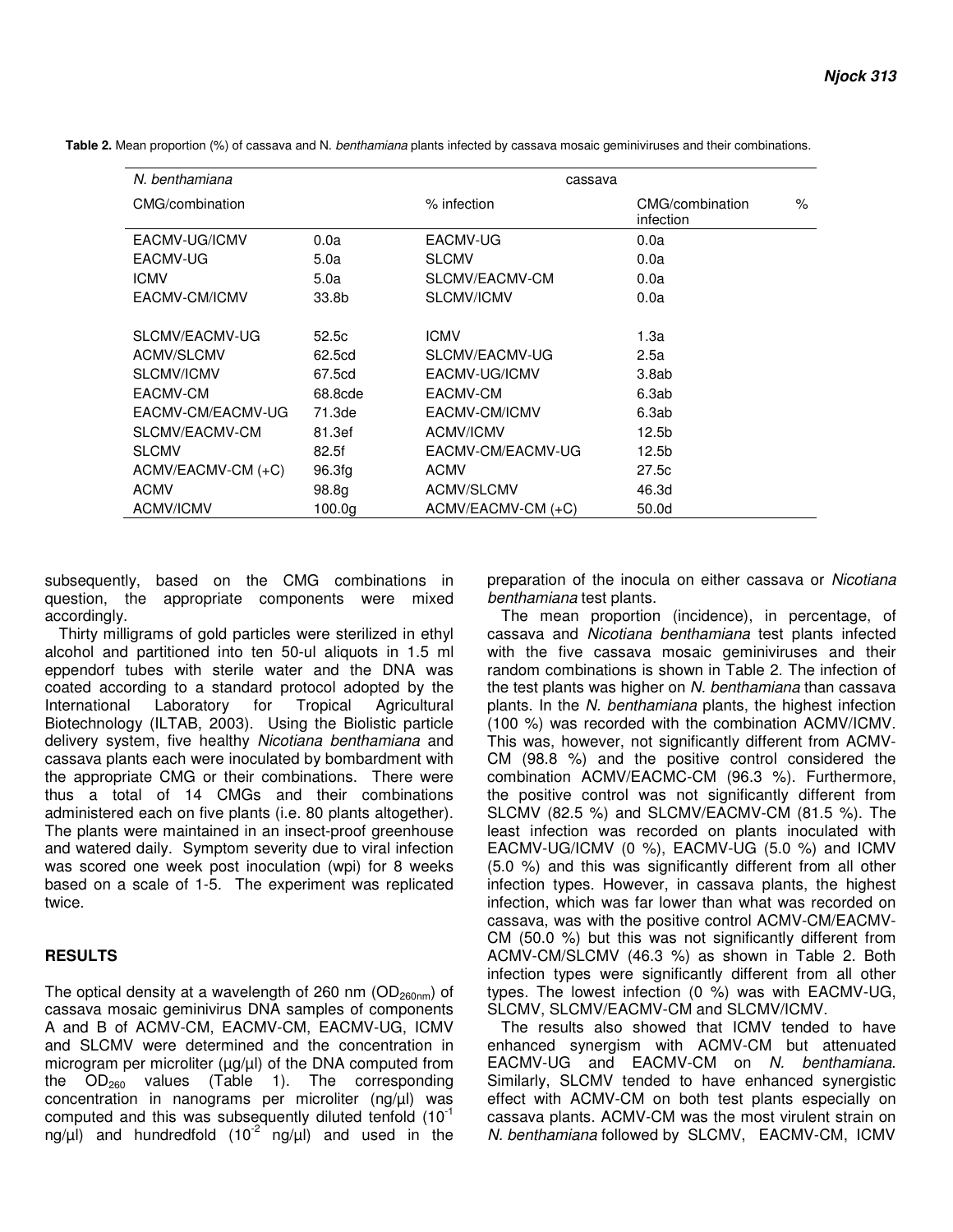**Table 3.** Mean severity (1-5) on cassava and N. benthamiana plants infected by cassava mosaic geminiviruses and their combinations.

| N. benthamiana     |          | cassava            |          |
|--------------------|----------|--------------------|----------|
| CMG/combination    | severity | CMG/combination    | severity |
| EACMV-UG/ICMV      | 0.0      | EACMV-UG           | 0.0      |
| EACMV-UG           | 0.05     | EACMV-UG/ICMV      | 0.0      |
| <b>ICMV</b>        | 0.15     | <b>SLCMV</b>       | 0.0      |
| EACMV-CM/ICMV      | 0.94     | SLCMV/EACMV-CM     | 0.0      |
| ACMV/SLCMV         | 1.53     | <b>SLCMV/ICMV</b>  | 0.0      |
| EACMV-CM/EACMV-UG  | 1.73     | <b>ICMV</b>        | 0.01     |
| SLCMV/EACMV-UG     | 1.86     | SLCMV/EACMV-UG     | 0.04     |
| <b>SLCMV/ICMV</b>  | 2.13     | EACMV-CM/ICMV      | 0.10     |
| <b>ACMV/ICMV</b>   | 2.16     | <b>EACMV</b>       | 0.16     |
| EACMV-CM           | 2.19     | ACMV/ICMV          | 0.38     |
| ACMV/EACMV-CM (+C) | 2.29     | EACMV-CM/EACMV-UG  | 0.39     |
| <b>ACMV</b>        | 2.32     | <b>ACMV</b>        | 0.76     |
| SLCMV/EACMV-CM     | 2.42     | ACMV/SLCMV         | 1.23     |
| <b>SLCMV</b>       | 2.81     | ACMV/EACMV-CM (+C) | 1.51     |

 **Table 4.** Ranking of cassava mosaic geminiviruses and their combinations on infection of N. benthamiana plants.

| category | CMG/combination   | infection/10 | % infection  |  |
|----------|-------------------|--------------|--------------|--|
|          | ACMV-CM           | 10           | 100          |  |
|          | ACMV-CM/ICMV      | 10           | 100          |  |
|          | SLCMV/EACMV-CM    | 10           | 100          |  |
|          | ACMV-CM/EACMV-CM  | 10           | 100          |  |
| 2        | EACMV-CM          | 9            | 90           |  |
| 3        | <b>SLCMV</b>      | 8            | 80           |  |
|          | SLCMV/EACMV-UG    | 8            | 80           |  |
|          | SLCMV/ICMV        | 8            | 80           |  |
|          | EACMV-CM/EACMV-UG | 8            | 80           |  |
| 4        | ACMV-CM/SLCMV     |              | 70           |  |
| 5        | EACMV-UG          |              | 10           |  |
|          | <b>ICMV</b>       |              | 10           |  |
| 6        | EACMV-CM/ICMV     | 0            | $\mathbf{0}$ |  |

and EACMV-UG in that other. ACMV-CM was also most virulent on cassava followed by EACMV-CM, ICMV, SLCMV and EACMV-UG in that other. Furthermore, ACMV/ICMV and ACMV were more virulent than the positive control ACMV/EACMV-CM on N. benthamiana while on cassava, the positive control was most virulent. Finally, the most virulent strain, ACMV-CM, on cassava was significantly lower than the positive control.

The mean severity on both plant types is shown in Table 3. The viral effect was more serious on N. benthamiana than on cassava where the most severe viral effect on the

former plant type was by SLCMV (2.81) followed by SLCMV/EACMV-CM (2.42), ACMV-CM (2.32) which were all more severe than the positive control (2.29) in that order. However, the least severe situation was by EACMV-UG/ICMV where no symptoms were recorded (0.0). On cassava, however, the most severe situation was by the positive control (1.51) followed by ACMV-CM/SLCMV (1.23) and ACMV-CM (0.76) in that order. EACMV-UG, EACMMV-UG/ICMV, SLCMMV, SLCMV/EACMV-CM, SLCMV/ICMV all did not show any symptoms of disease  $(0.0)$ .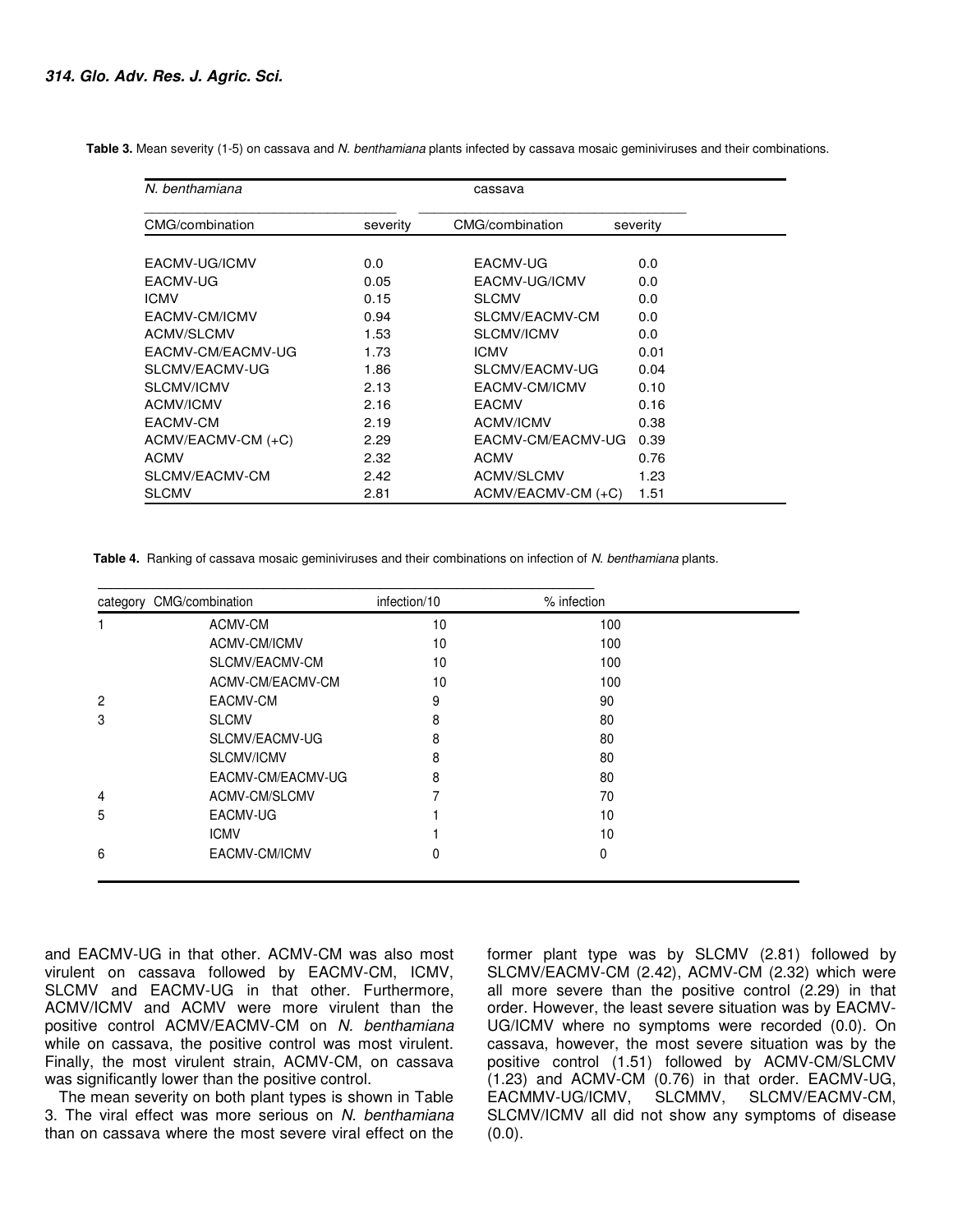| category CMG/combination |                   | infection/15 | % infection |  |
|--------------------------|-------------------|--------------|-------------|--|
| 1                        | ACMV-CM/SLCMV     | 10           | 67          |  |
| 2                        | ACMV-CM/EACMV-CM  | 8            | 53          |  |
| 3                        | ACMV-CM           |              | 47          |  |
| 4                        | EACMV-CM          | 5            | 33          |  |
|                          | EACMV-CM/EACMV-UG | 5            | 33          |  |
|                          | EACMV-CM/ICMV     | 5            | 33          |  |
| 5                        | ACMV-CM/ICMV      | 4            | 27          |  |
| 6                        | SLCMV/EACMV-CM    | 2            | 13          |  |
| 7                        | SLCMV/EACMV-CM    |              |             |  |
|                          | SLCMV/ICMV        |              |             |  |
|                          | EAMCV-UG/ICMV     |              |             |  |
| 8                        | EACMV-UG          | ი            | 0           |  |
|                          | <b>ICMV</b>       | n            | $\Omega$    |  |
|                          | <b>SLCMV</b>      | 0            | 0           |  |

 **Table 5.** Ranking of cassava mosaic geminiviruses and their combinations on their infection of cassava plants.

A ranking of the infection of N. benthamiana test plants by the CMGs and their combinations revealed categories among the CMGs where ACMV-CM, ACMV-CM/ICMV, SLCMV/EACMV-CM and ACMV-CM/EACMV-CM proved to be the most infectious category infecting all test plants (100 %) inoculated (Table 4). On the contrary, EACMV-CM/ICMV proved to be most non-infectious infecting no test plants (0 %). Similarly, the ranked infection of cassava test plants by the CMGs and their combinations revealed that ACMV-CM/SLCMV proved to be most infectious infecting 67 % of the test plants while EACMV-UG, ICMV and SLCMV proved most non-infectious infecting no test plants (0 %) (Table 5).

# **DISCUSSION**

Relative to the cassava mosaic geminiviruses, synergism has earlier been reported between ACMV-CM and EACMV-CM (Fondong et al., 2000), thus the latter combination was used in this study as the standard. Our data showed that the mean percentage incidence of infection of cassava and N. benthamiana test plants in vitro by cassava mosaic geminiviruses and their combinations showed that infections were more severe on N. benthamiana than on cassava test plants. This was probably due to the higher susceptibility of N. benthamiana as a routine in vitro assay host than cassava. In N. benthamiana the highest infection (100 %) was recorded with the ACMV/ICMV virus combination compared to, but not significantly different from, the infection by ACMV-CM (98.8 %) and the confirmed standard combination (positive control) ACMV-CM/EACMV-CM (96.3 %). Similar findings using infectious clones of ACMV-CM and EACMV-CM in N.

benthamiana were reported (Fondong et al., 2000). They maintained that it was possible that, even though EACMV-CM was capable of infecting N. benthamiana, the latter was not an adaptable host compared to cassava. That in the synergism between ACMV-CM and EACMV-CM there were increases in DNA accumulation of both viruses in mixed infections. Furthermore, their preliminary results suggested that there was trans-complementation between ACMV-CM and EACMV-CM and confirmation of the results could partly explain the observed synergism. Our results indicated that the ICMV virus species had a positive enhancing effect in the infectivity of ACMV-CM than EACMV-CM.

In cassava, the highest infection, which was far lower than that recorded on N. benthamiana, was the standard combination or positive control ACMV/EACMV-CM (50 %) and was not significantly different from the ACMV-CM/SLCMV combination (46.3 %). The fact that the SLCMV species alone recorded no infection (0 %) on cassava, but significant infection occurred when it was combined with ACMV-CM just as when ACMV-CM was combined with EACMV-CM, showed that SLCMV and EACMV-CM viral species probably possessed genomic similarities. Also ICMV viral species appeared to synergize with ACMV-CM but probably attenuated EACMV-UG and EACMV-CM on N. benthamiana. Similarly, the SLCMV species also appeared to synergize with ACMV-CM on both test plants especially on cassava plants. This enhancement of ACMV-CM by both ICMV and SLCMV suggests the likely genomic similarity of these viruses from a similar sub-continental origin. This similarity was confirmed by Saunders et al. (2002) that SLCMV was most closely related to ICMV and considered DNA-A sequence diversity which was 84.2 % identical with ICMV DNA-A.